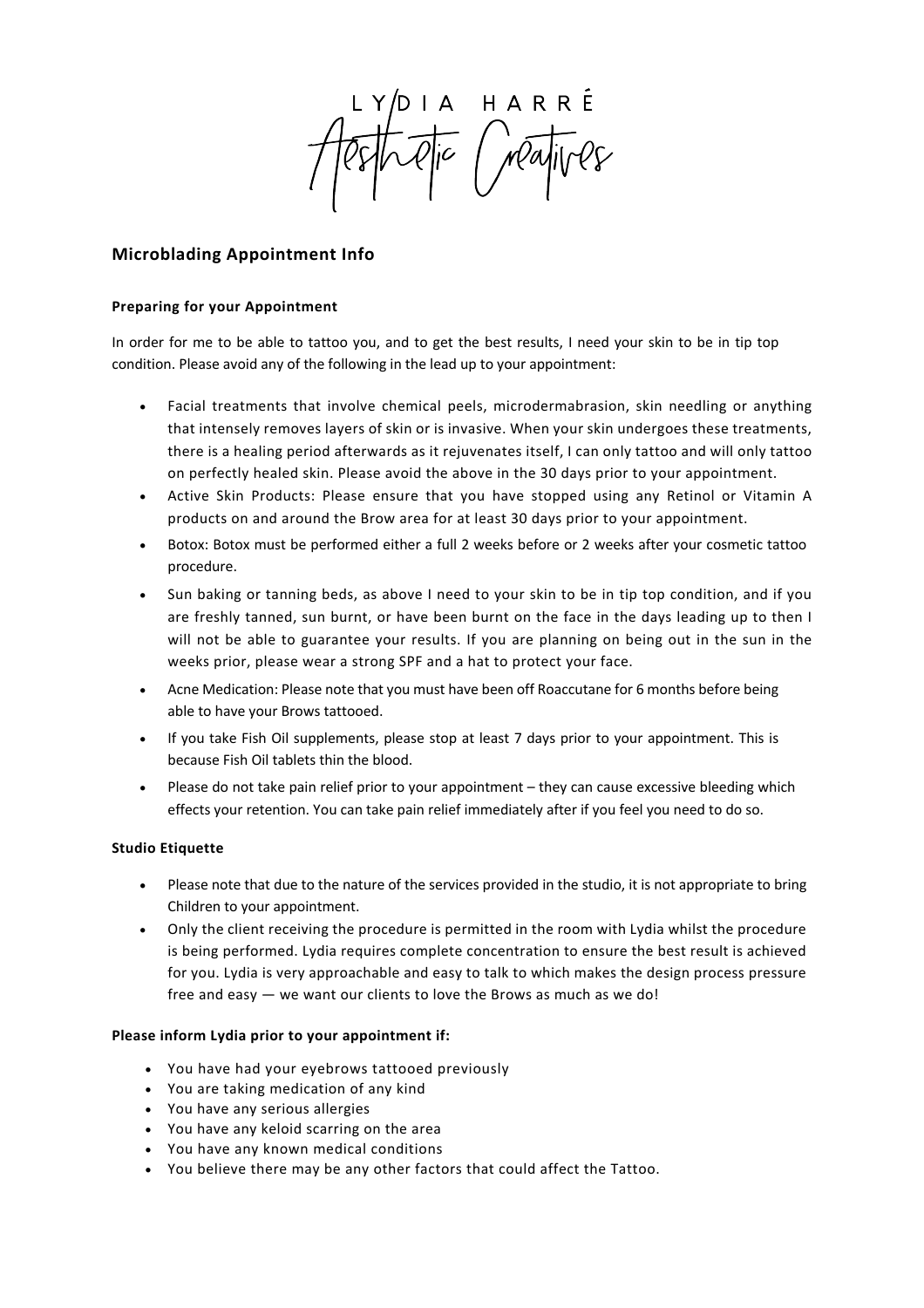IA HARRÉ<br>Qic Mayives

**FAQs**

### *What is Micro blading?*

Feather-touch brow tattoo or Micro blading as it is commonly known, involves a pen-like hand-tool with a cluster of fine needles, which is used to implant pigment into the skin to create life-like hair strokes and natural-looking eyebrows. There is no machine, it is all manually performed with the hand-tool.

### *What are the pigments made from and are they safe?*

All pigments used are excellent quality and highly safe. Most pigments are Iron Oxide and Titanium Dioxide based, a safe non-reactive substance and suspended in distilled water, alcohol and glycerine. The pigments are specifically designed for implantation into human skin.

### *What colours can I choose from?*

I have a large selection of colours to choose from so that we can match your exact brow colour, or go darker if you wish. It is completely up to you!

### *Does it hurt?*

A topical anesthetic is applied both before and during the treatment. Most clients have a pain-free experience; however, some may feel small discomfort. Every person is different.

# *How long will the Tattoo last?*

Microblading is best suited to skin types that are normal to dry. This can still be performed on oily skin types, however they may not last as long. You can expect your Brow Tattoo to be visible anywhere from 12 months to 2 years. The result varies between individuals. Some skins hold colour longer and stronger than others, while others fade leaving a light residue in the skin. Pigment may fade or change according to metabolism, lifestyle, skin type, medications, age, smoking, alcohol, sun exposure, and use of active skincare products such as Retin-A and Alpha-Hydroxy Acids (AHA's).

# *How often will I need to have the Tattoo touched up?*

A touch-up is recommended every 12 months to keep the Tattoo looking its best. Occasionally some clients will be able to get closer to 2 years out of their Microblading enhancement. Clients who are not getting adequate longevity out of Microblading are recommended to convert to a Combination or Powder Brow method.

### *How will the tattoo look as it fades?*

This varies between clients. The nature of Micro blading and the way in which the pigment is applied into the skin means that it does not last as long as other methods of Cosmetic Tattoo. Other factors which impact on your enhancement are your skin type, lifestyle, aftercare, and the skin care products you use. It is normal to expect some unevenness in the appearance of the pigment, and as the enhancement fades, some areas may fade before others. The thickness of skin throughout the Brow ranges and therefore there is an uneven distribution of pigmentation offering a softened look in some areas and more definition in others. The aim of Micro blading is to create for you a natural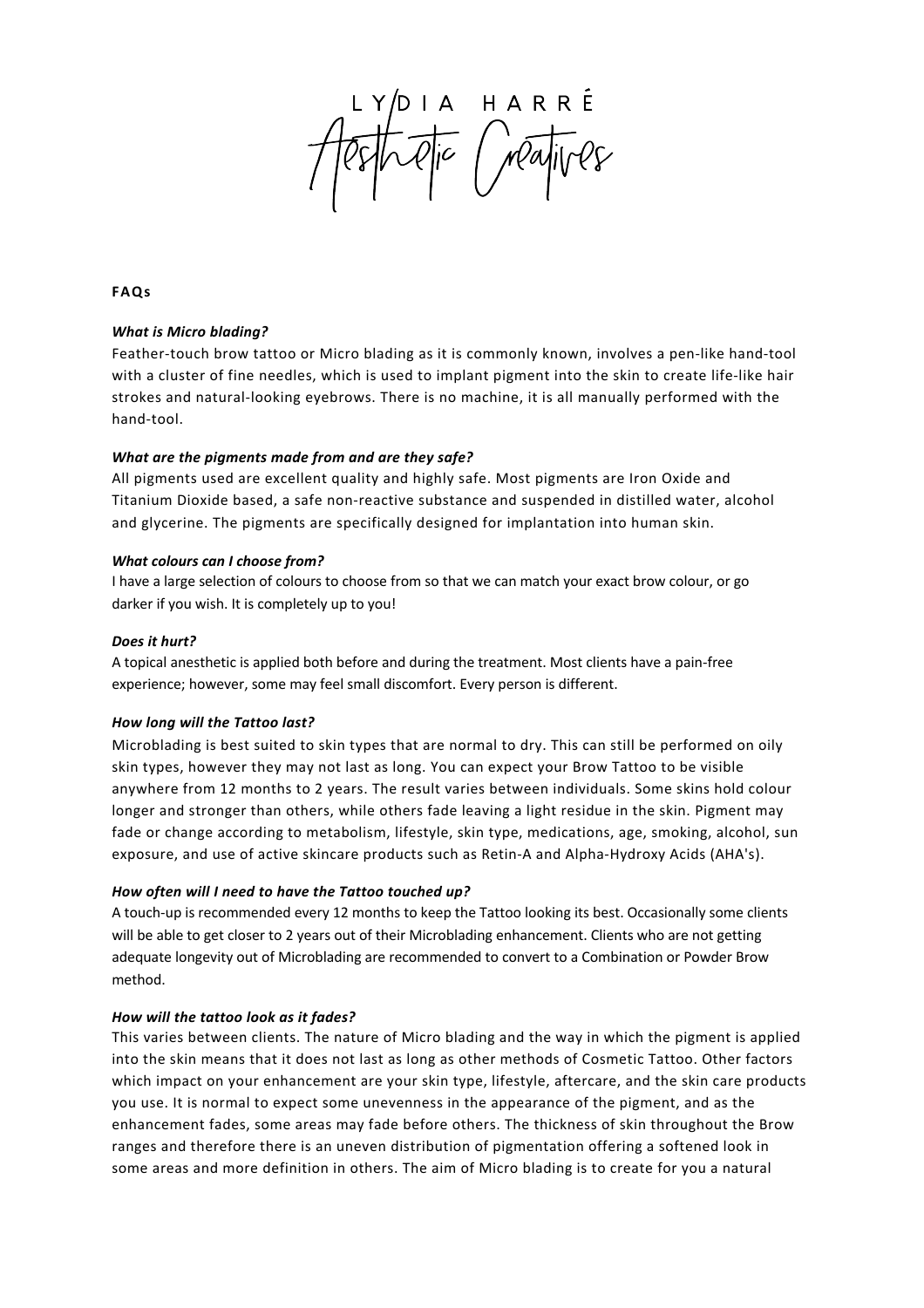HARRÉ<br>Mayives

looking eyebrow that looks like natural hairs, not a perfect eyebrow that resembles make-up. If you think you might want an enhancement that resembles make-up or is much more defined, then you can opt for a Combination or Powder Brow method. For many the natural looking result produced by Microblading is enough, as it gives you a natural looking Brow that you can build on. Also as Micro blading is the least permanent of methods, it is very easy to convert to a Combination or Powder Brow method in future if you decide you want to take your enhancement to the next level. Cosmetic Tattoo is an art, not science, and there is no perfect formula. Lydia is an artist and will adjust accordingly.

### *What does the colour look like after the first treatment?*

The colour is always at its darkest straight after your appointment. It softens as it heals. Using my experience, we select a colour that you want and that I also believe will heal the best to suit your expectations.

### *Do I need to wax/thread my eyebrows prior to the appointment? Or can you shape them for me?*

That is entirely up to you! If you know what shape you like your eyebrows, then feel free to have your brows shaped prior to the appointment. However, if you aren't really sure what shape would suit you best then I am more than happy to shape them for you during our consultation as we are designing your brows.

# *How do you design the Brows that are tattooed? Can I come with my Brows already drawn on?* The Brow design is done collaboratively between you and I. To begin I will go ahead and create brows with pencil to suit your face using facial measurements. From there we then work together until we have a final design that you like and suits your face. However if you know exactly how you like your Brows and are experienced with filling them in, please feel free to come with them draw them on.

Some points to consider when booking your appointment:

- The final result is achieved over 2 sessions. After your initial appointment, a perfection visit is required 6-8 weeks later to touch up and perfect the brow shape. Occasionally some clients may require a third visit to finish the Brow. This is often down to the client's skin type, but can also be affected by lifestyle or aftercare factors.
- You will need to avoid any strenuous activity for the first 7 days of healing; this is to ensure the area is kept free from perspiration. Please do not book an appointment the week of any important social plans.
- You will need to avoid any kind of facial treatments around the area for 7 days; this includes facials or laser etc.
- You will need to avoid swimming for 10 days.
- You will not be able to donate blood for 6 months following treatment.
- You must be over 18 years of age or have written consent from your legal guardian.